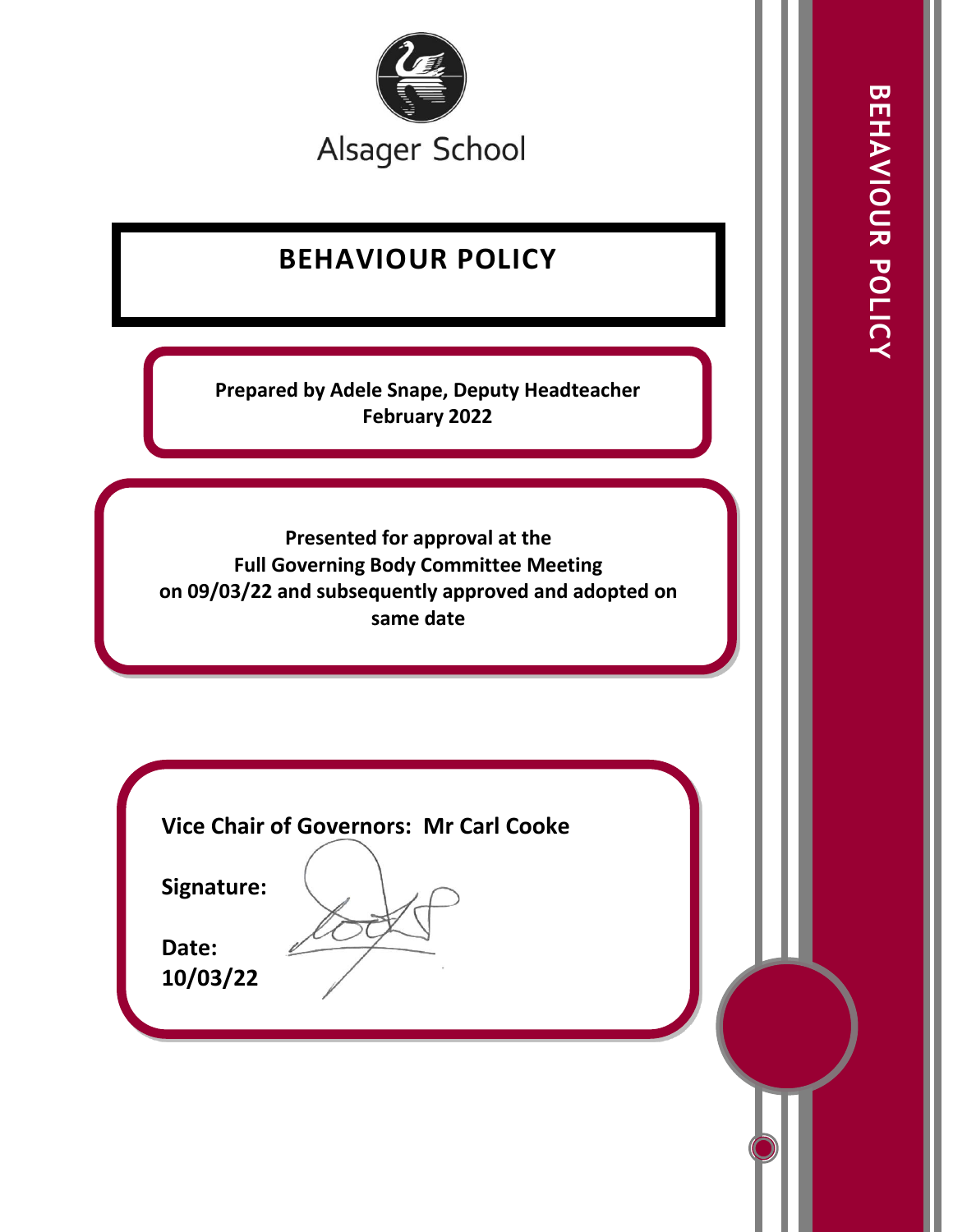# **Statement of Intent**

The School has a moral duty to all pupils, parents and staff to maintain an environment where everyone can work in physical and emotional security, free from the negative effects of unacceptable or anti-social behaviour.

#### **Aims**

Alsager School aims to provide a safe environment in which student behaviour ensures that all students can learn and all teachers can teach. This policy is underpinned by the 'Behaviour For Learning' system used at Alsager School. This system is communicated with parents and students via student organisers, the parental portal, communication with staff and student reports.

The aim of this policy is to:

- **1.** promote a culture of positive behaviour for learning.
- **2.** define the role of teachers in establishing and maintaining excellent standards of behaviour in the School.
- **3.** state what is expected of pupils.
- **4.** state what is expected from parents.
- **5.** provide guidance on available rewards and sanctions.
- **6.** prevent bullying.
- **7.** ensure the wellbeing of all pupils and staff is catered for.

This policy works alongside the:

- **1.** Rewards and Sanctions' Document
- **2.** Anti-Bullying Policy
- **3.** School Uniform and Mobile Phone Policy
- **4.** E-Safety Policy
- **5.** Safeguarding Policy

The management of behaviour within the school is in line with the school's Pupil Intervention Strategies, which can be found at the end of this document in Appendix 1. It is the aim of the School to provide a working environment where all pupils can realise their full potential in a non-disruptive, happy and stimulating environment. The School expects a high standard of good behaviour and value is placed on the qualities of self-regulation, tolerance, kindness and mutual respect. Our aim is to have firm but fair discipline in a caring and friendly atmosphere. Pupils are expected to consider other people and their feelings. They should treat others as they would expect to be treated themselves. Praise, encouragement and rewards for achievement, contribution and good behaviour are important.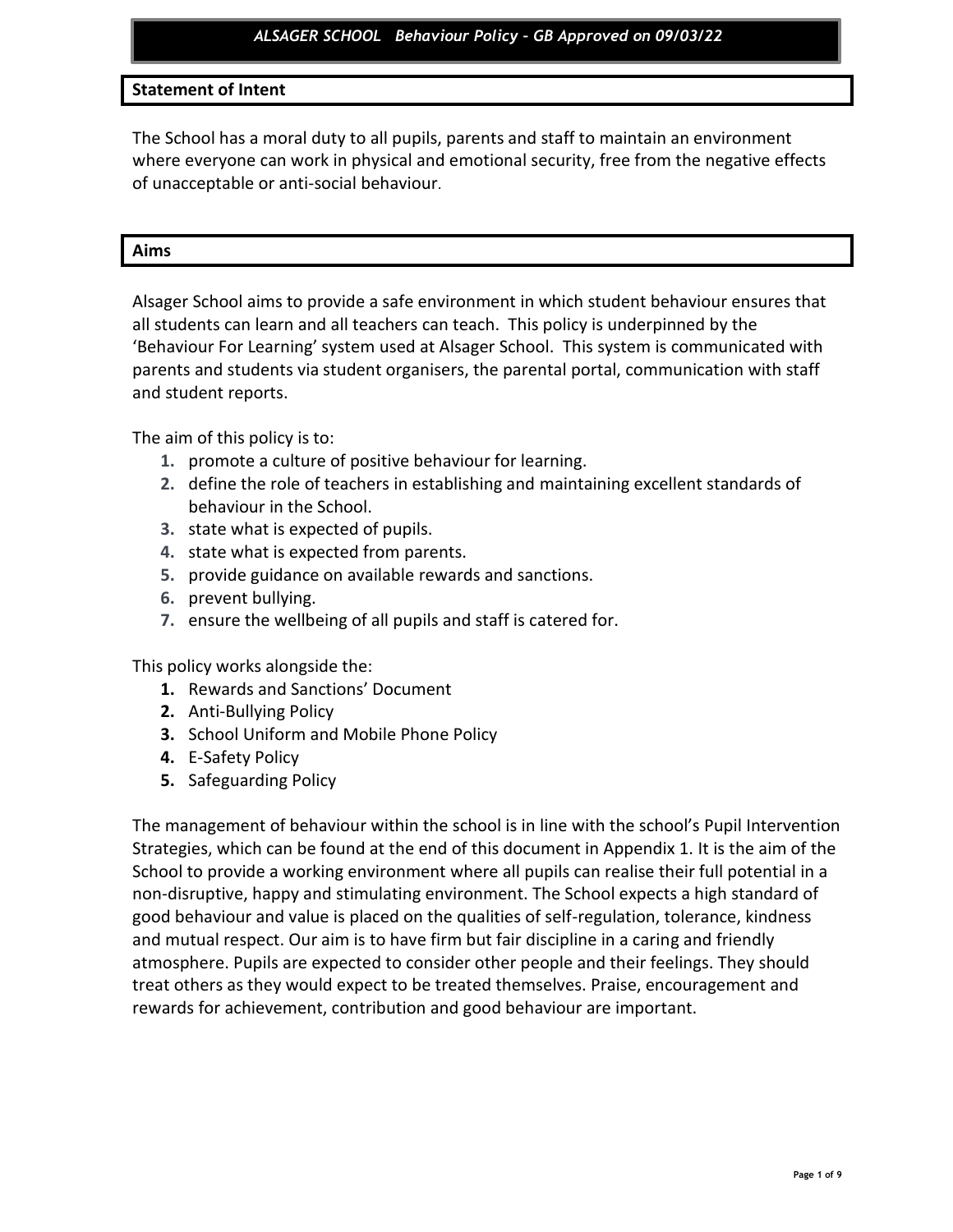## **Code of Conduct**

Our code has been generated in collaboration with student voice via the school council, SPIRIT lessons and staff voice. Our code is included in pupil organisers.

| Learning                             | <b>Teaching</b>                                                            | <b>Environment</b>                              | People                                         |
|--------------------------------------|----------------------------------------------------------------------------|-------------------------------------------------|------------------------------------------------|
| Arrive on time<br>prepared to learn. | Listen and do not<br>talk when the<br>teacher is speaking<br>to the class. | Take pride in our<br>school.                    | Take responsibility<br>for our own<br>actions. |
| Work to the best<br>of our ability   | Follow instructions.                                                       | Care for our<br>environment.                    | Value all people<br>within school.             |
| Allow others to<br>learn             | Cooperate fully<br>within the<br>classroom.                                | Treat all property<br>with care and<br>respect. | Care for our school<br>community.              |

## **Expectations of our students**

- Students are expected to follow the 'Code of Conduct' and the 'School Uniform and Mobile Phone' policy at all times.
- Students are expected to behave in a way that does not adversely affect the learning or health and safety of others or themselves.
- Students are expected to behave responsibly on their journey to and from school and on school trips so as to not bring the school into disrepute.
- Students are to be mindful that when in Alsager uniform or identifiable as a pupil at the school that they are ambassadors for the school subject to the school's 'code of conduct'.
- Students are expected to use modern technology appropriately and safely. Please see the 'Anti Bullying Policy' and 'E-Safety Policy for further guidance.
- Students are expected to show respect to members of staff and each other and accept sanctions when they are given.
- Students should not make racist, sexist, homophobic or other abusive or humiliating remarks. Please see the 'Anti-Bullying Policy' for more guidance.
- Students should not resort to physical violence.
- Students are expected to have a high standard of personal appearance and follow the guidelines set out in the 'School Uniform Policy'. We do not chase fashion and we ask that students keep their particular trend for evenings, weekends and holidays.
- Peer-on-Peer abuse is unacceptable. Peer-on-Peer abuse may include (but is not limited to): bullying, cyber-bullying, physical abuse, sexual abuse, sexual harassment, upskirting, initiation of violence or rituals. It is not 'part of growing up' or 'banter' and will not be tolerated.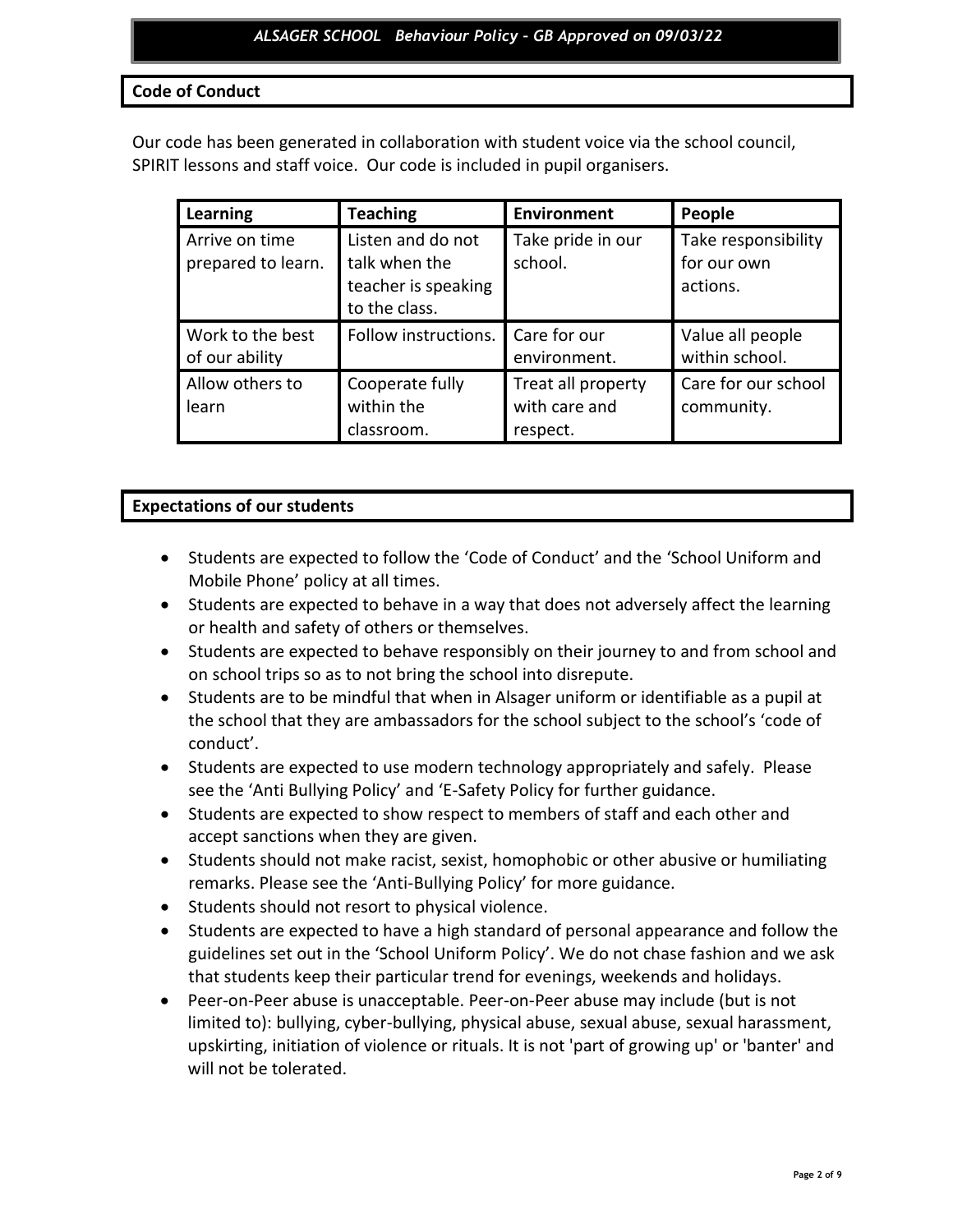# **Expectations of all staff**

- To ensure that the 'Code of Conduct' and the 'School Uniform and Mobile Phone policy' is followed around school.
- Confiscate inappropriate items from students.
- Consistently apply the 'Behaviour For Learning' criteria to all lessons.
- Issue all sanctions and rewards that are in line with this policy and the 'Rewards and Sanctions' document.
- Model positive behaviour.
- Provide a personalised approach to the specific behavioural needs of particular pupils.
- Record behaviour incidents.
- Contribute to the positive learning culture across the school.

## **Expectations of the Headteacher and Governors**

- The Headteacher and Senior Leadership team will support staff in managing behaviour, implementing the 'Behaviour policy', creating a positive learning culture and the use of rewards and sanctions.
- The Headteacher and Governing Body will support staff if they need to use 'reasonable force'.
- The Headteacher is responsible for taking the decision to exclude any student should it become necessary.
- The Headteacher will deal with any allegations against staff and they will be dealt with in a fair and consistent way.
- Unfounded malicious allegations against any member of staff will result in a serious sanction for that student.
- Governors will monitor the implementation of the 'Behaviour Policy' through termly updates on 'Behaviour For Learning' rewards, exclusion figures etc.
- Governors will attend meetings as part of our Pupil Intervention Strategies with regards to individual pupils and their behaviour.

# **Expectations of Parents**

- To support their child in adhering to the pupil code of conduct.
- To support the school and work with the school, when sanctions are given.
- Inform the school of any changes in circumstances that may affect their child's behaviour.
- Discuss any behaviourial concerns promptly and appropriately with the subject teacher, Head of College.
- Model positive behaviour and treat all members of our community with respect .
- Support the school and its policies, to maintain high standards and expectations.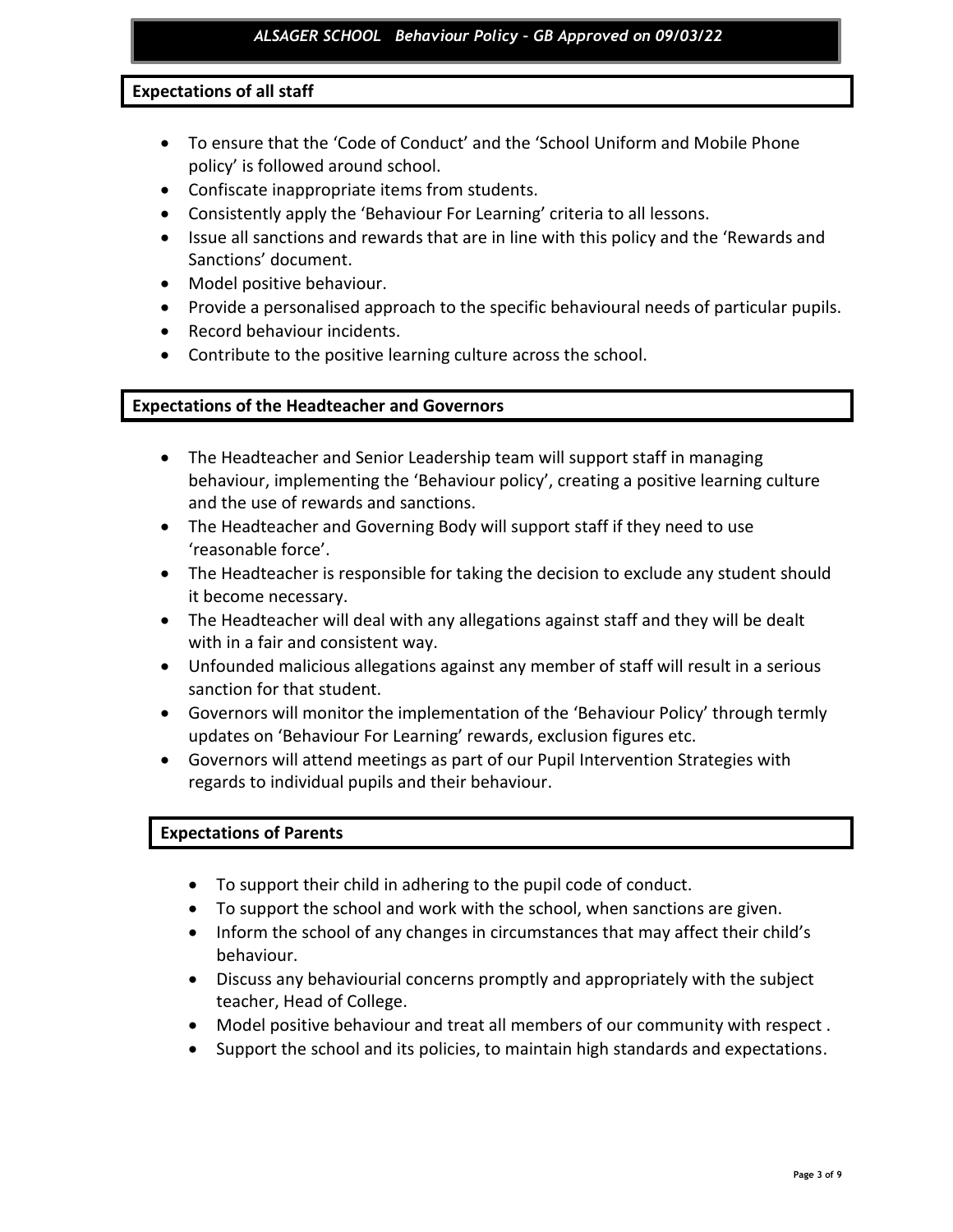# **Policy into Practice**

All behaviour that is not in line with our code of conduct and/or our policy will have a consequence. Sanctions chosen will always be appropriate and proportionate but may vary from individual to individual. We encourage positive behaviour for learning through high expectations, consistent policy and an ethos, which fosters discipline and mutual respect.

## **Definitions**

**Misbehaviour** is defined as:

- Disruption in lessons, in corridors between lessons, and at break and lunchtimes
- Non-completion of classwork or homework
- Poor attitude to learning
- Poor BfLs
- Incorrect uniform (see separate 'School Uniform Policy')

**Serious misbehaviour** is defined as:

- Failure to comply with a reasonable request from a member of staff
- Repeated breaches of the school rules
- Any form of bullying
- Sexual assault, which is any unwanted sexual behaviour that causes humiliation, pain, fear or intimidation
- Vandalism
- Theft
- Swearing directly at a member of staff or fellow student
- Fighting
- Smoking/Vaping
- Racist, sexist, homophobic, transphobic or discriminatory behaviour
- Possession of any prohibited items (see below for list)
- Physical Assault
- Making a false allegation against a member of staff
- Verbal abuse towards staff or students
- Persistent defiance or disruption
- Failure to comply with the requirements of the behaviour system
- Persistent failure to wear the correct uniform

This is not an exhaustive list and the headteacher will make the final decision.

# **Consequences of misbehaviour**

All behaviour that is not in line with our code of conduct or our other policies will have a consequence. In some cases this may be a detention. Whilst parental consent is not required for detentions, we will endeavour to inform parents of detentions that are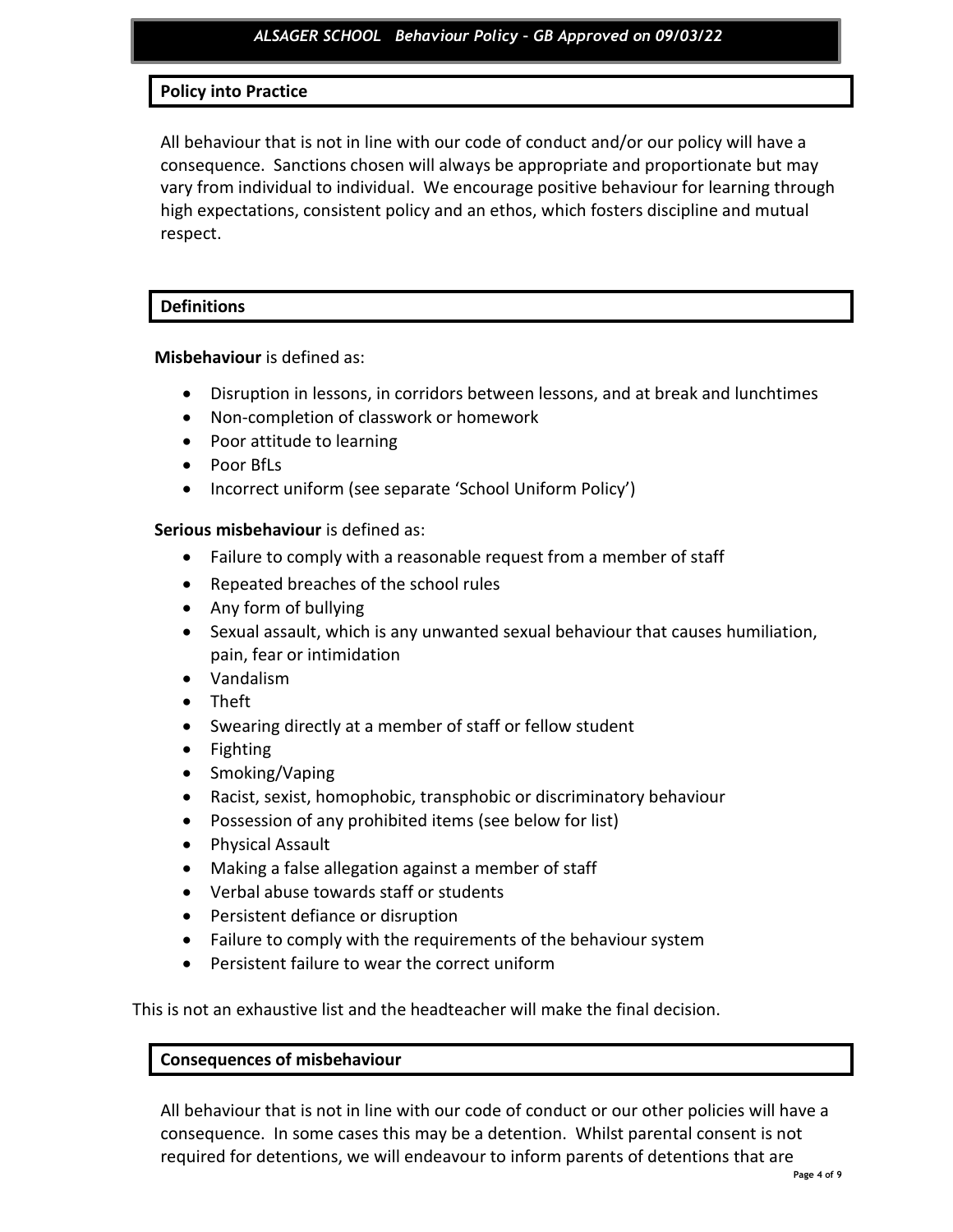## *ALSAGER SCHOOL Behaviour Policy – GB Approved on 09/03/22*

scheduled to take place after the school day has finished. Break and lunch time detentions are also available as possible sanctions. We will always ensure that sufficient time is always provided for students to eat their lunch and go to the toilet. Additional consequences such as time in Reflection (see Appendix 2 for further explanation), in the designated area of the school work room or with a member of the senior leadership team, or a member of staff, is also to be used where it is deemed appropriate.

#### **Rewards**

Positive behaviour will be rewarded with:

- praise from subject teachers, form tutors and Heads of College.
- Postcards home
- Letters and phone calls home
- Representing the school e.g. on sporting events
- Taking part in school trips
- Golden tickets for positive BfLs
- Celebrations for the top BfLs monthly
- Big breakfast for the form with the top BfLs

See 'Rewards and Sanctions Policy' for a more definitive list.

## **Confiscation of Prohibited Items**

Any student who is found in the possession of prohibited items will have their items confiscated. Where there is a suspicion that a student has a prohibited item, they will be required to empty their bags, pockets, locker etc. Refusal to do so will be classed as refusal to follow teacher instruction. If there is suspicion that the student is in possession of a dangerous or banned item, the school will consider seeking police guidance.

The school reserves the right to search a student where there is a suspicion that the student may be carrying knives or weapons, alcohol, illegal drugs, tobacco, cigarette papers, vapes, fireworks, pornographic images and stolen items.

Where there is suspicion that a mobile phones or electronic devices contains pornographic images or indecent images of a child or evidence of online bullying, the school reserves the right to search the mobile phone or device.

Prohibited items include the above as well as any items that may endanger the health and safety of others. The school reserves the right to deem an item prohibited.

#### **Confiscation of Banned Items**

During the school day mobile phones and headphones are a banned item and if seen by a member of staff will be confiscated and placed into the College Office Safe. Please see the 'School Uniform & Mobile Phone Policy' for further clarification. Other banned items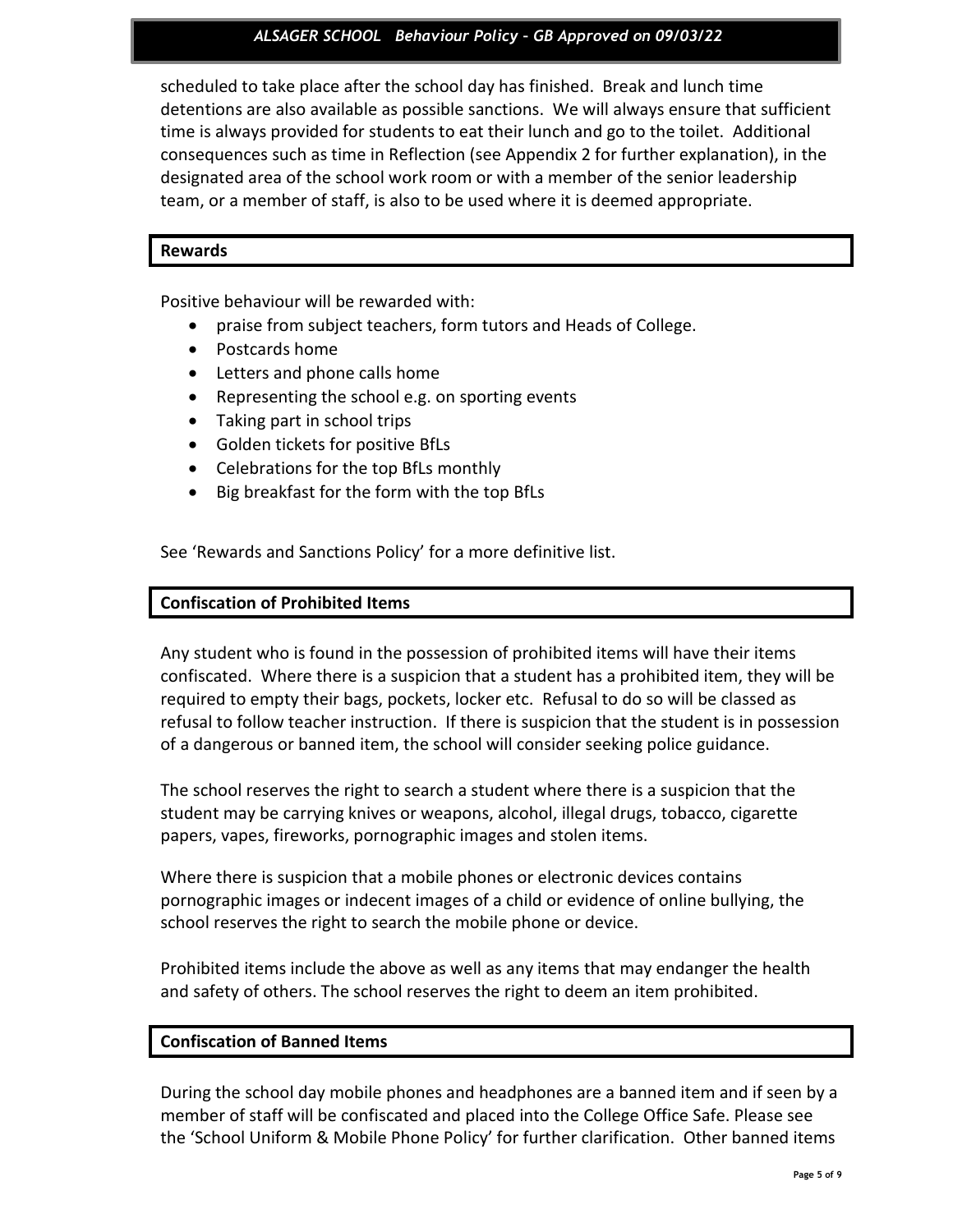include aerosols, laser pens, fidget spinners and lighters. This list is not exhaustive and the school reserves the right to deem an item banned.

# **Malicious Allegations**

Malicious allegations where a pupil makes an allegation against a member of staff and that allegation is shown to have been deliberate invented or malicious, the school will discipline the pupil in accordance with this policy. Where a pupil makes an allegation of sexual violence or sexual harassment against another pupil and that allegation is shown to have been deliberately invented or malicious, the school will discipline the pupil in accordance with this policy. In all cases where an allegation is determined to be unsubstantiated, unfounded, false or malicious, the school (in collaboration with the local authority designated office, where relevant) will consider whether the pupil who made the allegation is in need or help, or the allegation may have been a cry for help. If so, a referral to children's social care may be appropriate. The school will also consider the pastoral needs of staff and students accused of misconduct.

# **Use of Reasonable Force**

Due to the excellent standards of behaviour around Alsager School it is very rare for any form of physical intervention to be necessary when dealing with behaviour issues.

However, Alsager School reserves the right to use 'Reasonable Force' through 'Positive Handling' where necessary. This may include using reasonable force to prevent students committing an offence, injuring themselves or others, or damaging property. Relevant staff receive regular recognised training on 'Positive Handling'. This would always be used as a last resort.

# **Training for Staff**

Behaviour management forms part of our on-going professional development to ensure a consistent approach to dealing with behaviour across the school. The continued development of our positive learning culture is discussed in staff briefings, faculty meetings and during allocated training time to share best practice and offer support to all staff.

# **Pupil Support**

The school recognises its legal duty under the Equality Act 2010 to prevent pupils with a protected characteristic from being at a disadvantage. Consequently, our approach to challenging behaviour may be differentiated to the needs of the pupil.

The school's SENCO will evaluate a pupil who exhibits challenging behaviour to determine whether they have any underlying needs that are not currently being met.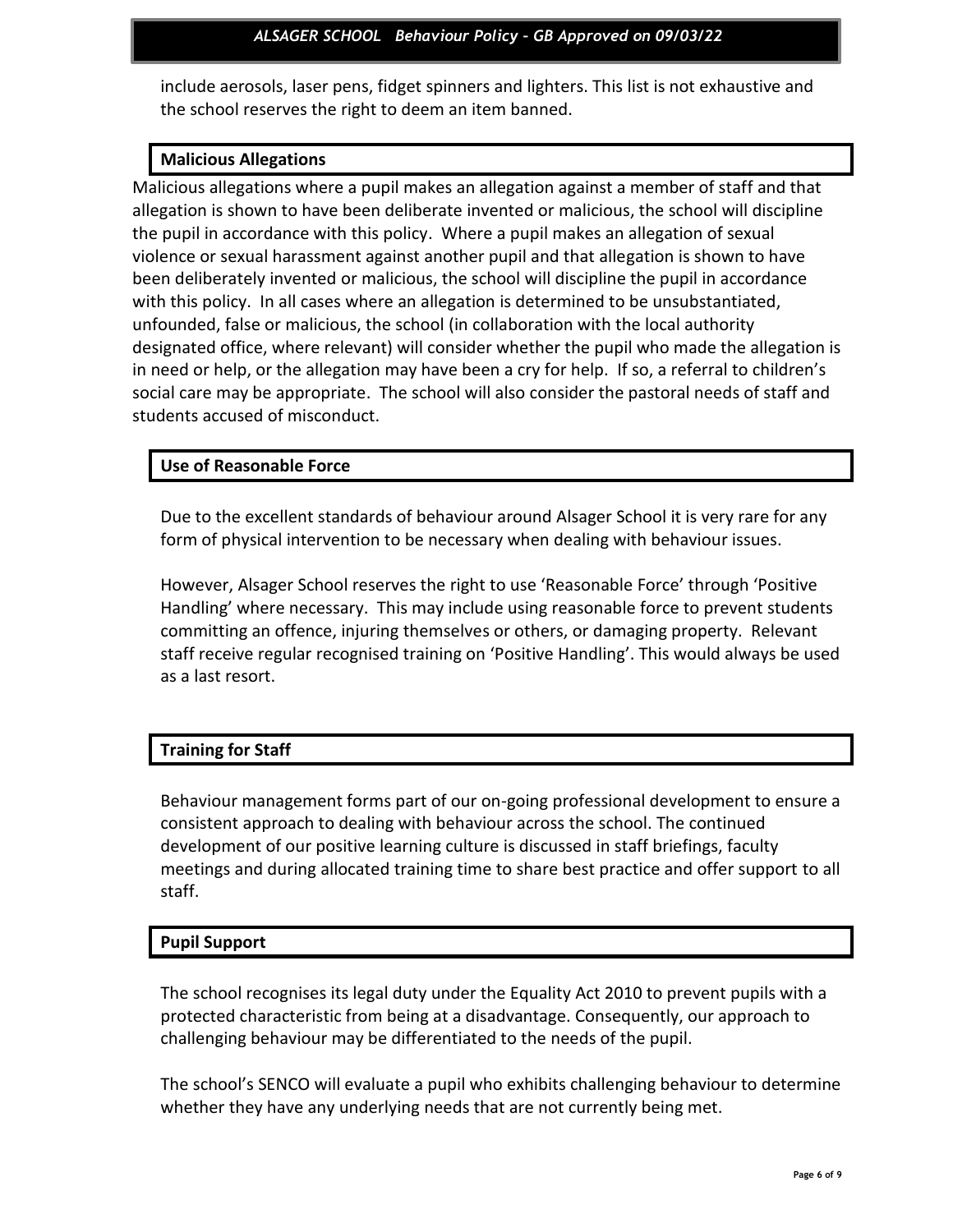## *ALSAGER SCHOOL Behaviour Policy – GB Approved on 09/03/22*

Where necessary, support and advice will be sought from specialist teachers, an educational psychologist, medical practitioners and/or others, to identify or support specific needs.

# **Transition**

To ensure behaviour is continually monitored and the right support is in place, information related to pupil behaviour issues may be transferred to relevant staff at the start of the term or year. Information on behaviour issues may also be shared with new settings for those pupils transferring to other schools. Our Heads of College work with our local feeder primary schools to manage the transition from KS2 to KS3 and establish any potential difficulties to ensure that support is put into place.

# **Exclusion**

In extreme circumstances it may be necessary to exclude a student because their behaviour has become unacceptable. The decision to exclude a student will be taken by the Headteacher.

Exclusion may take the form of Internal Isolation, Alternative Provision at another Cheshire School or the PRU, Suspended Exclusion, Fixed Term Exclusion,  $6<sup>th</sup>$  day provision at an alternative school or Permanent Exclusion. Parents will be notified and kept fully informed should such decisions become necessary.

#### **GDPR**

For reasons of confidentiality we do not disclose the sanction of another student to parents.

#### **Legislation**

This policy is based on:

- Behaviour and Discipline in Schools: Advice for headteachers and school staff. January 2016.
- Education Bill 2011
- DFE document- Ensuring Good Behaviour in Schools.
- Equality Act 2010 in respect of safeguarding and in respect of pupils with special educational needs (SEN).
- Searching and screening pupils is conducted in line with the DfE's latest guidance.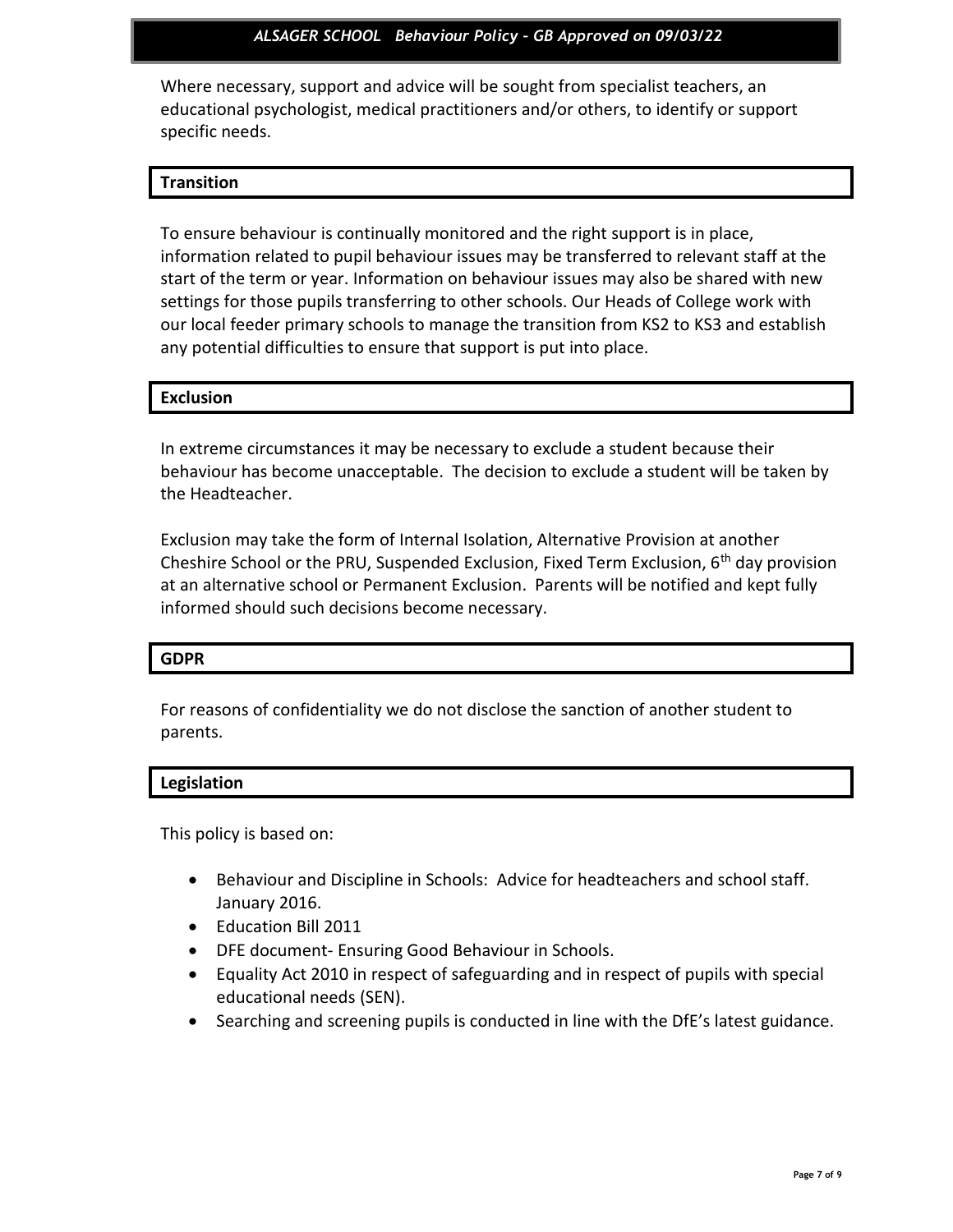# **APPENDIX 1 Alsager School Pupil Intervention Strategies**

|        | PUPIL INTERVENTION STRATEGIES AT                   |
|--------|----------------------------------------------------|
|        | <b>ALSAGER SCHOOL</b>                              |
| Step 1 | Continuous interventions with head of college      |
|        | addressing behaviour, attitude to learning. Being  |
|        | placed on report based on BfLs.                    |
| Step 2 | HOC to set up a meeting with SLT link as a first   |
|        | port of call to attempt to address issues          |
|        | identified by HOC.                                 |
| Step 3 | Supportive:                                        |
|        | Challenging/encouraging/supporting/firm            |
|        | detentions/alternative provision /report /meet     |
|        | parents.                                           |
| Step 4 | HOC to set up a meeting with SLT                   |
|        | link/Headteacher and parents to address issues     |
|        | identified by HOC/form tutor/school staff          |
| Step 5 | Governor Pupil Intervention meeting to be          |
|        | arranged with the following: x1 Governor,          |
|        | Head/SLT link/HOC/Pupil and Pupils                 |
|        | parent/carer                                       |
| Step 6 | Governor Pupil Disciplinary meeting is then        |
|        | arranged. Meeting is attended by x 3               |
|        | Govs/Head/SLT link/HOC/pupil/pupils                |
|        | parent/carer to address the issues identified by   |
|        | staff. Agreed time scale for improvement set       |
| Step 7 | <b>Extended Alternative Provision/Review Panel</b> |
| Step 8 | Pupil moves to a new school by agreement           |
| Step 9 | <b>Permanent Exclusion/GB Permanent Exclusion</b>  |
|        | Panel/Outcome of GB Panel to be implemented        |